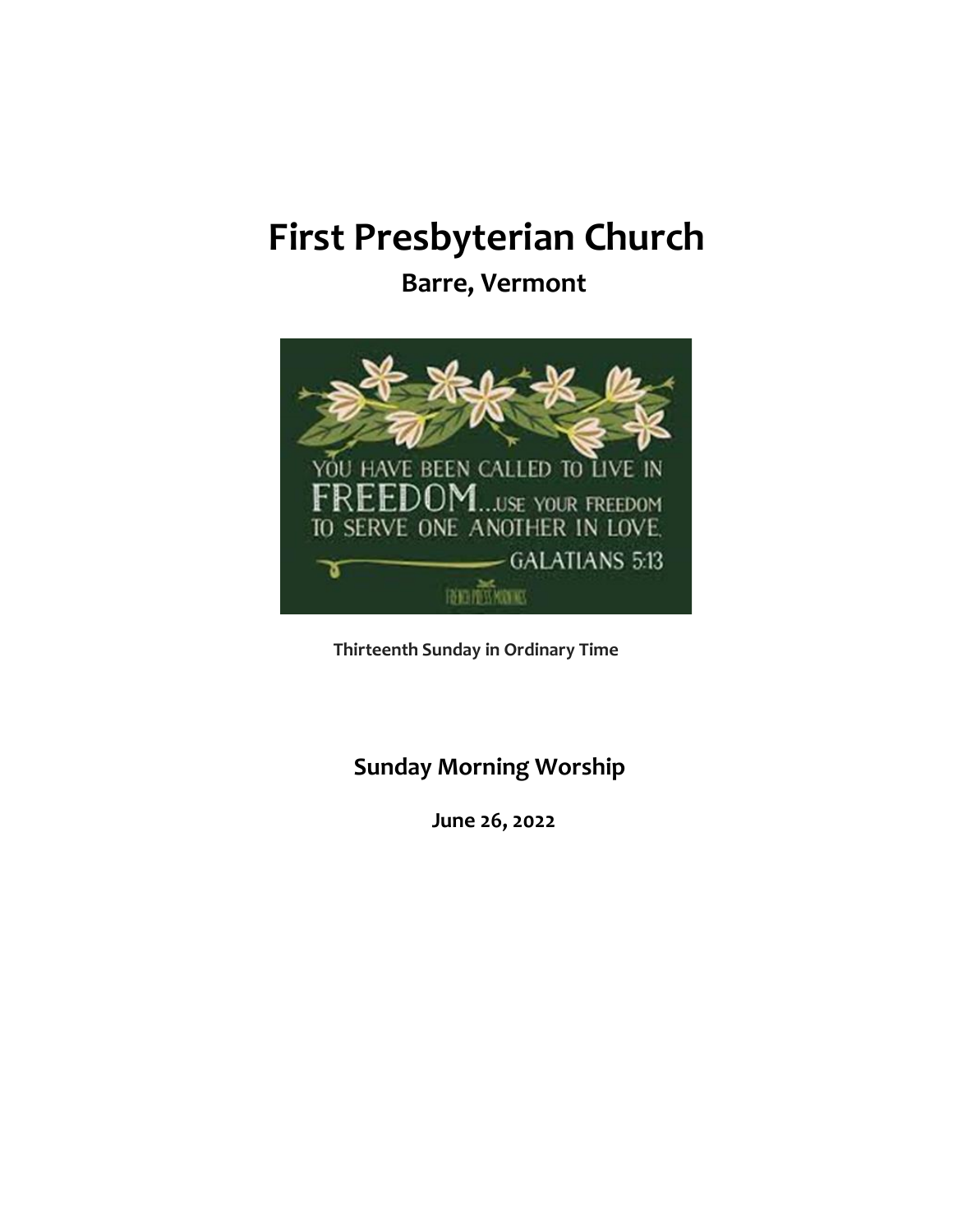### **GATHERING**



*Today's hymns are in the purple Glory to God hymnal.* 

**Gathering on Abenaki Lands**

**Prelude – The Peaceful Forest** *Alexander Schreiner*

### **Welcome and Call to Worship**

It is good to give thanks to the Lord;

#### **Let us sing praises to God's holy name!**

We will declare God's steadfast love in the morning,

#### **And God's faithfulness night after night.**

Let us make a joyful noise to the Lord!

#### **For God is good and we know God's blessings.**

Let us worship God with grateful hearts;

#### **We will give God thanks in our prayers and praise.**

#### ✠ **Opening Hymn 268 Crown Him with Many Crowns**

- **1.** Crown him with many crowns, the Lamb upon his throne; hark, how the heavenly anthem drowns all music but its own! Awake, my soul, and sing of him who died for thee, and hail him as thy matchless King through all eternity.
- **2.** Crown him the Lord of love; behold his hands and side, rich wounds, yet visible above, in beauty glorified: no angel in the sky can fully bear that sight, but downward bends his burning eye at mysteries so bright.
- **3.** Crown him the Lord of peace, whose power a scepter sways from pole to pole, that wars may cease, absorbed in prayer and praise. His reign shall know no end; and round his pierced feet fair flowers of paradise extend their fragrance ever sweet.
- **4.** Crown him the Lord of years, the potentate of time; creator of the rolling spheres, ineffably sublime. All hail, Redeemer, hail! For thou hast died for me; thy praise shall never, never fail throughout eternity.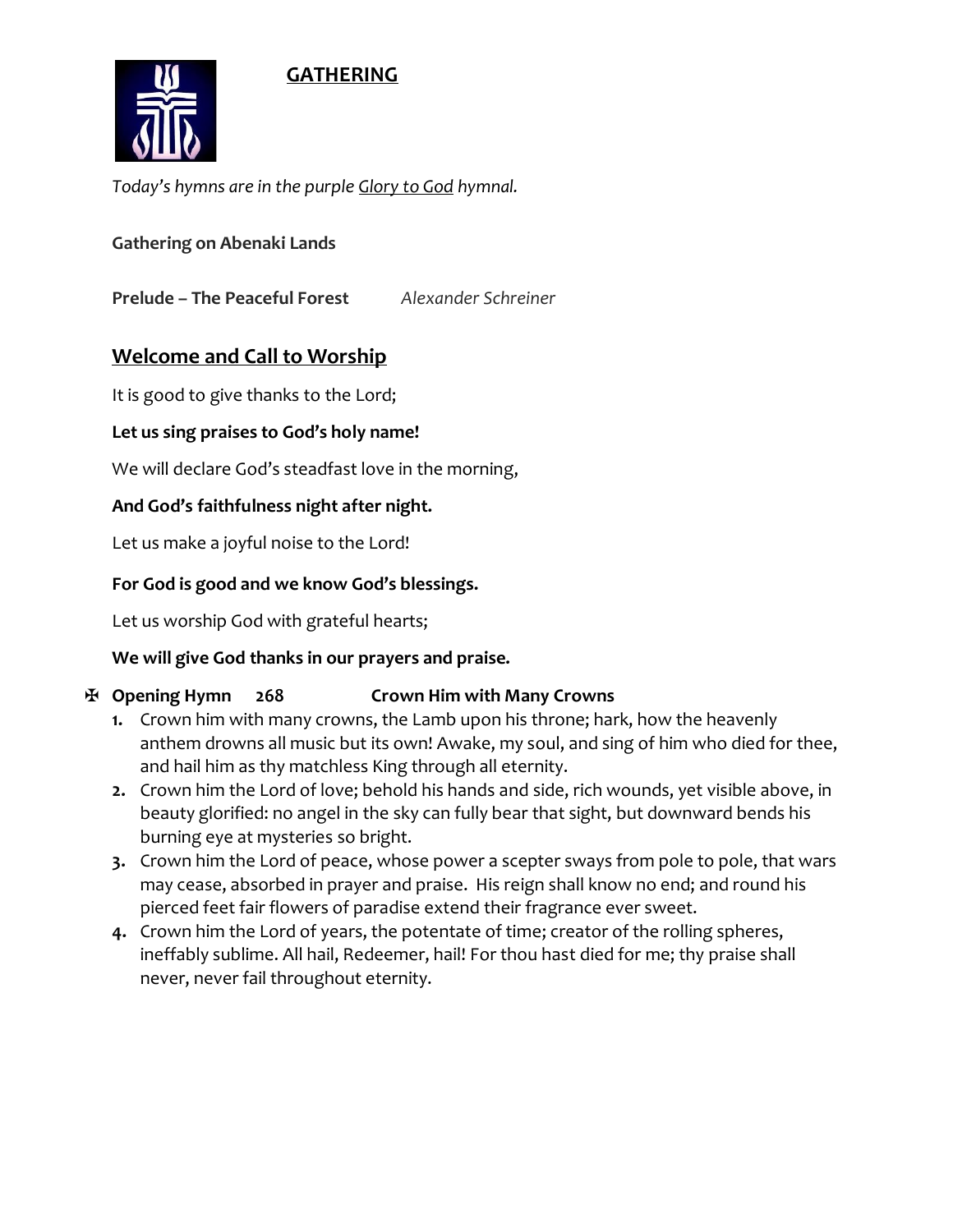#### **Prayer of Confession**

Faithful, fruitful God, you call us to follow you, whatever the circumstance, yet we confess we prefer to remain where we are. You offer us new beginnings, yet we continue to make the same choices, guided by our own desires. We make excuses for avoiding your challenge to change. Forgive us, O God. Cleanse us with your mercy, and energize us to serve you even when the challenge seems great.

#### ✠ **Congregational Response 442** *Just As I Am (verses 1 and 3)*

- **1.** Just as I am, without one plea but that thy blood was shed for me, and that thou biddest me come to thee, O lamb of God, I come; I come!
- **2.** Just as I am, thou wilt receive, wilt welcome, pardon, cleanse, relieve; because thy promise I believe, O lamb of God, I come; I come!

#### **LISTENING**

#### **Prayer for Illumination**

God of wisdom,

by your Spirit, open our minds to your truth, our hearts to your gospel, and our hands so that we can do your will, in the name of Jesus, your Living Word. Amen.

**Scripture** *Galatians 5:1, 13-25*

*Luke 9:51-62*

| Scripture |
|-----------|
|-----------|

**Prompting – What is Freedom?** Dan Krymkowski

#### **Affirmation of Faith – (Responsively)**

What do you believe when you confess your faith in "God the Father Almighty"? **That God is a God of love, and that God's love is powerful beyond measure.** What do you affirm when you confess your faith in Jesus Christ as "our Lord"? **That having been raised from the dead he reigns with compassion and justice over all things in heaven and on earth, especially over those who confess him by faith; and that by loving and serving him above all else, we give glory and honor to God.** What do you believe when you confess your faith in the Holy Spirit? **That apart from the Holy Spirit,**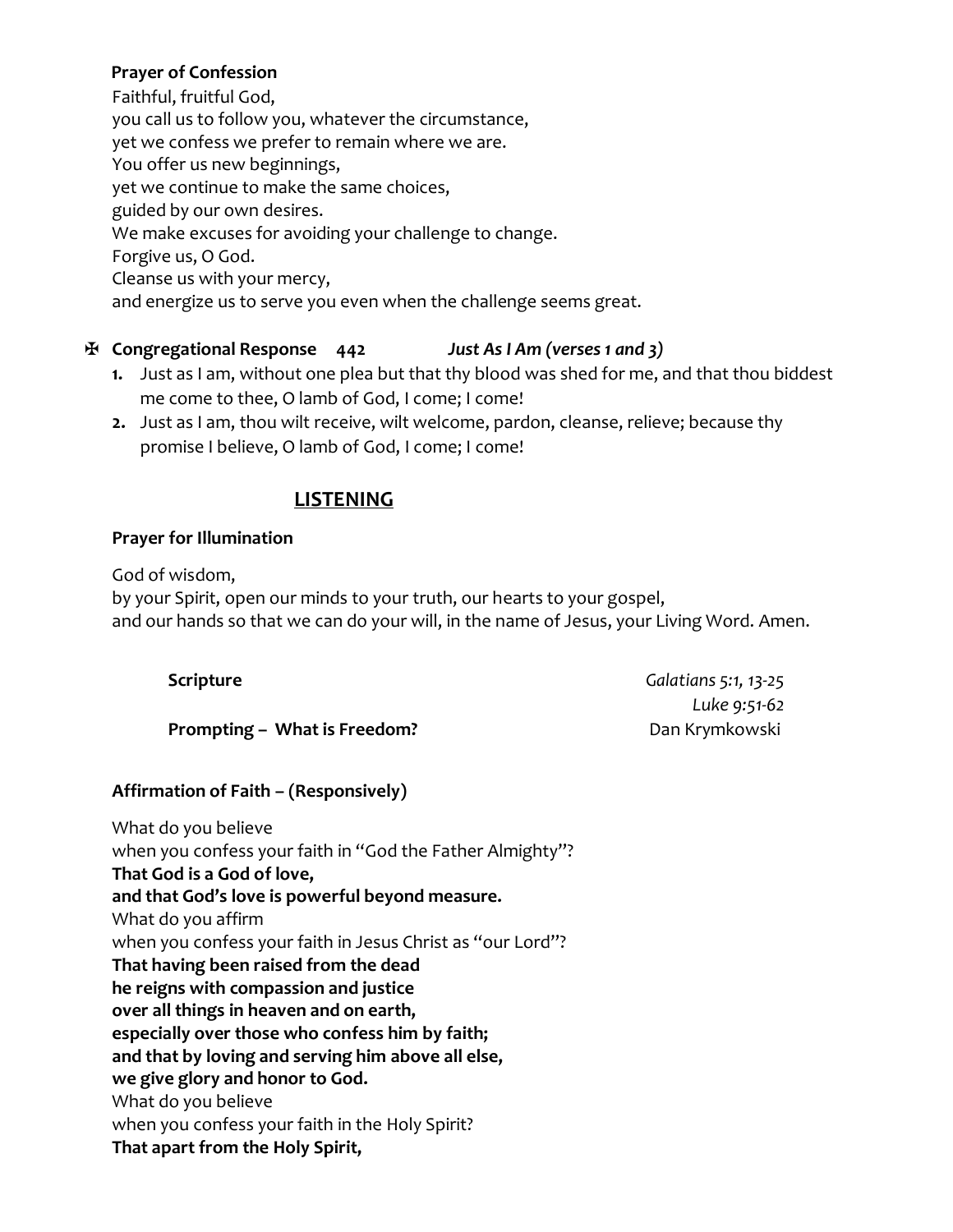**our Lord can neither be loved, nor known, nor served. The Holy Spirit is the personal bond by which Jesus Christ unites us to himself, the teacher who opens our hearts to Christ, and the comforter who leads us to repentance, empowering us to live in Christ's service.**  What do you affirm when you speak of "the life everlasting"? **That communion with Jesus Christ is eternal life itself. In him we were chosen before the foundation of the world. By him the eternal covenant with Israel was taken up, embodied, and fulfilled. To him we are joined by the Holy Spirit through faith, and adopted as children, the sons and daughters of God. Through him we are raised from death to new life. For him we shall live to all eternity.**

#### **RESPONDING**

#### ✠ **Hymn 688** *Spirit of God, Descend upon My Heart*

- **1.** Spirit of God, descend upon my heart; wean it from earth; through all its pulses move; stoop to me weakness, mighty as thou art, and make me love thee as I ought to love.
- **2.** I ask no dream, no prophet ecstasies, no sudden rending of the veil of clay, no angel visitant, no opening skies; but take the dimness of my soul away.
- **3.** Hast thou not bid us love thee, God and King; all, all thine own, soul, heart, and strength, and mind? I see thy cross; there teach my heart to cling. O Let me seek thee, and O let me find!
- **4.** Teach me to feel that thou art always nigh. Teach me the struggles of the soul to bear, to check the rising doubt, the rebel sigh. Teach me the patience of unanswered prayer.
- **5.** Teach me to love thee as thine angels love, one holy passion filling all my frame; the baptism of the heaven descended Dove, my heart an altar, and thy love the flame.

**Prayers of the People &** *Finishing with Lord's Prayer (page 35 of purple hymnal)* 

**Reflection Music – Today** *Thomas A. Dorsey*

**Announcements**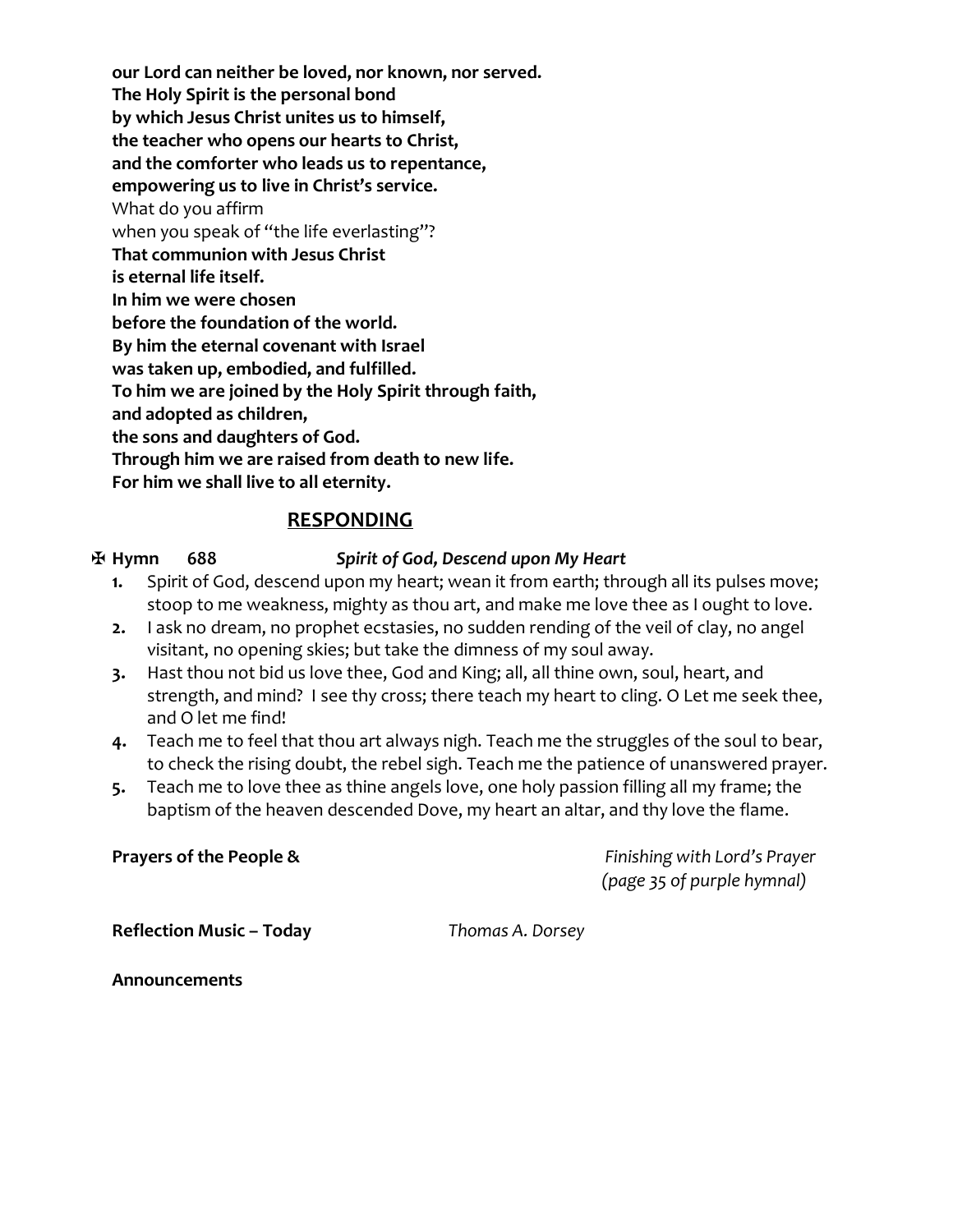**Refrain: Lift high the cross, the love of Christ proclaim till all the world adore his sacred name.**

1. Come, Christians, follow where our Savior trod, the Lamb victorious, Christ, the Son of God.

**Refrain:**

2. All newborn servants of the Crucified bear on their brow the seal of Christ who died. **Refrain:**

3. O Lord, once lifted on the glorious tree, your death has brought us life eternally. **Refrain:**

4. So shall our song of triumph ever be: praise to the Crucified for victory. **Refrain:**

#### **Benediction**

**Postlude** - **Light of the World** *Stephen Schwartz*

 $\mathbf{\Psi}$  Please rise in body or spirit as you are able!

Dan Krymkowski is preaching and leading us in music today. Dottye Ricks, thank you for serving as our worship leader.

*The Call to Worship and Prayers are from the Presbyterian Church of Canada; Affirmation of Faith from PCUSA.*

**Prayers** - Each week we pray for a different person or family in our church. This week we invite you to keep Carl & Karen Hinsman in your prayers. Gracious Lord, we give thanks for them and their presence in this congregation. Hold them in the palm of your hand and let them feel your love. Give them the wisdom and strength to do your will and the faith and courage to face whatever challenges may arise. As part of being the connectional Presbyterian church or other ministry within the Presbytery of Northern New England in our thoughts and prayers. This week, our prayers are for the Sudanese Presbyterian Fellowship, Portland, ME. Pastor Matthew Long.

Permission to podcast/stream the music in this service obtained from ONE LICENSE #734910-A.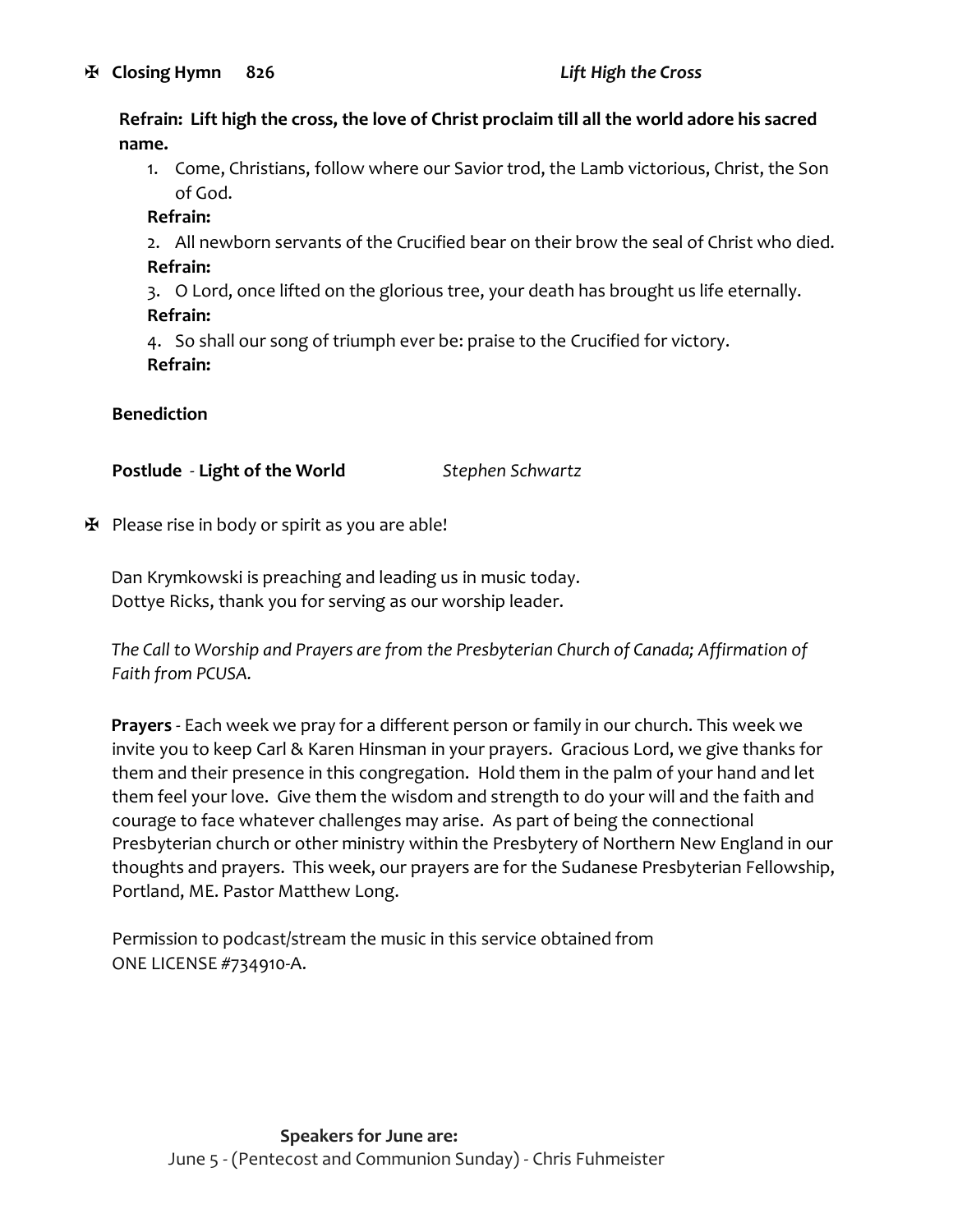June 12 (Trinity Sunday and 1st Sunday after Pentecost) - Diane Nichols-Fleming June 19 (Second Sunday after Pentecost) - Jim Nichols-Fleming June 26 (Third Sunday after Pentecost) - Dan Krymkowski.

#### **Our Church Session (Board) & Deacons**

Chris Fuhrmeister, Clerk – Personnel and Worship Roxanne Casadonte - Outreach Dottye Ricks – Outreach Lee Aura Bonamico - Outreach Cathy Jamieson – Finance and Faith Development Peg Lawson – Worship & Fellowship Diane Nichols-Fleming – Finance Jim Nichols-Fleming – Outreach and Personnel Dan Krymkowski - Worship Board of Deacons - Sylvia Mitton, Chairperson

#### **OUR CHURCH**

Treasurer – Kathy Adams Pianist / Organist – Alison Cerutti / Dan Krymkowski Administrative Assistant – Cindy Hooker Choir Director – Peg Lawson Custodian – Jennifer Milne Elder of the Month – Diane Nichols-Fleming Deacon of the Month – Sylvia Mitton

# **June Birthdays**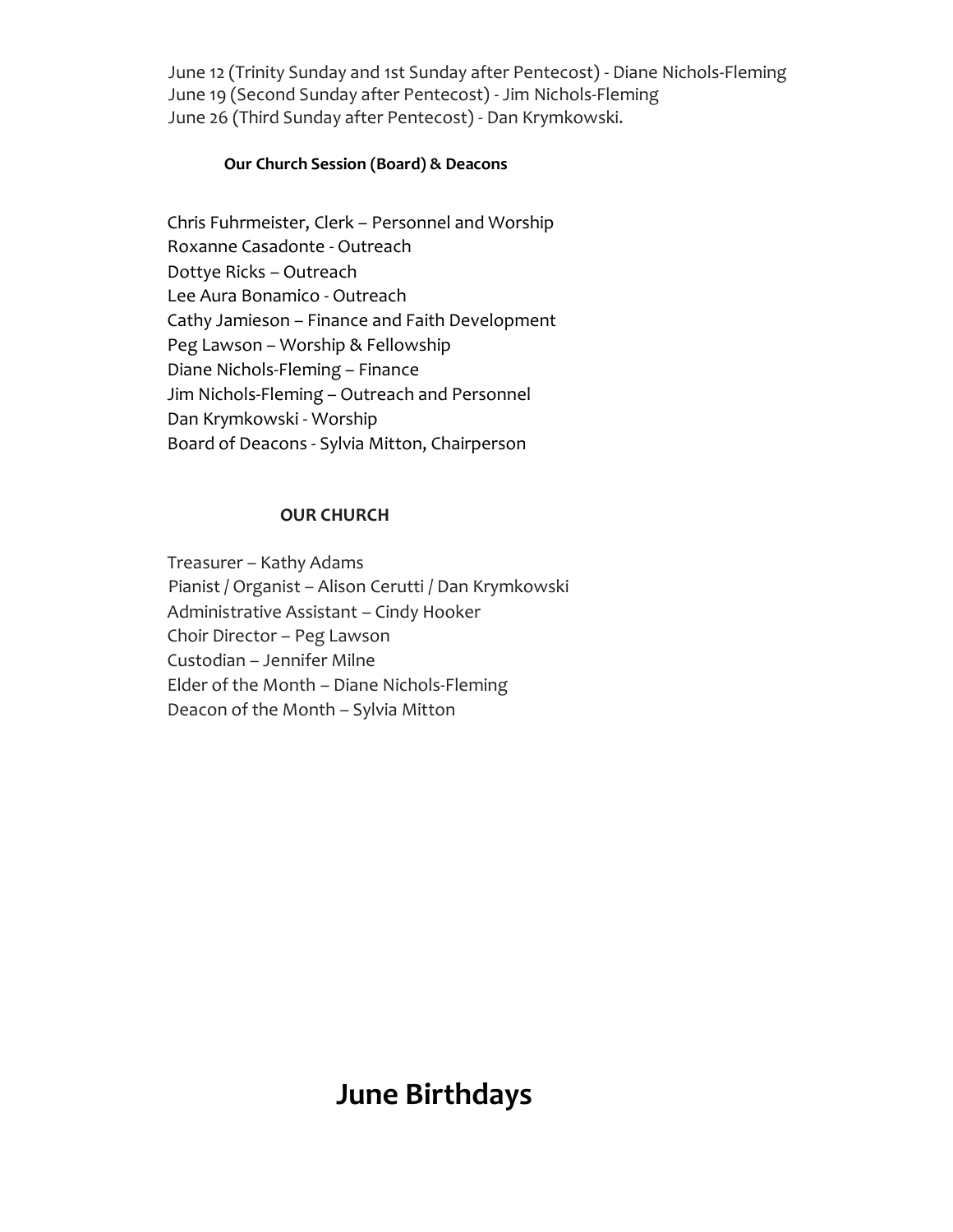- 1 st George Merwin
- 2 nd Jeff Taylor-Nolan
- $3^{\text{rd}}$ Dottye Ricks
- $5^{\text{th}}$ Kay Oles
- $6^{\text{th}}$ Jeremy Loomis
- $8^{th}$ <br>10<sup>th</sup> Katherine Vaughan
- Karen Peake
- 10<sup>th</sup> Kaitlyn Bouchard
- 11<sup>th</sup> Richard Paterson
- 12<sup>th</sup> Gabriel Edgerly-Walsh<br>12<sup>th</sup> Jerome Vaughan
- 12<sup>th</sup> Jerome Vaughan<br>14<sup>th</sup> Jim Phelan
- 
- 14<sup>th</sup> Jim Phelan<br>15<sup>th</sup> Diane Nicho 15<sup>th</sup> Diane Nichols-Fleming<br>15<sup>th</sup> Aaron Roberts
- 15<sup>th</sup> Aaron Roberts<br>15<sup>th</sup> Ryan Roberts
- Ryan Roberts
- 20th Rip Keller
- 20<sup>th</sup> Nathaniel Nichols-Fleming
- 21<sup>st</sup> Torrey Kelty
- 22<sup>nd</sup> Barbara Bernatchy
- 22<sup>nd</sup> Justin Martin<br>22<sup>nd</sup> Ian Strachan
- 
- $22^{nd}$  Ian Strachan<br> $24^{th}$  Gordon Hicko
- $24^{th}$  Gordon Hickory<br> $29^{th}$  Fiona Nichols-Fl Fiona Nichols-Fleming

# **June Anniversaries**

- $1<sup>st</sup>$ Beth & Jeff Taylor-Nolan
- $2<sup>nd</sup>$ Carl & Karen Hinsman
- $4<sup>th</sup>$ Debra & Mick Kerin
- $4<sup>th</sup>$ Sara & E.J. Blondin
- $6<sup>th</sup>$ Sally & Tom Koch
- 12<sup>th</sup> Richard & Kathy Paterson
- 13<sup>th</sup> Pam & Roland Cyr
- 18<sup>th</sup> John & Sandy Quinlan
- 21st Deanna & Chris Bailey
- 21<sup>st</sup> Jerome & Katherine Vaughan
- 25<sup>th</sup> Mark & Melissa Taft
- 28<sup>th</sup> Jim & Diane Nichols-Fleming
- 30th Jim & Sandi Phelan

**Transition Work Groups (edited 6/15/22)**